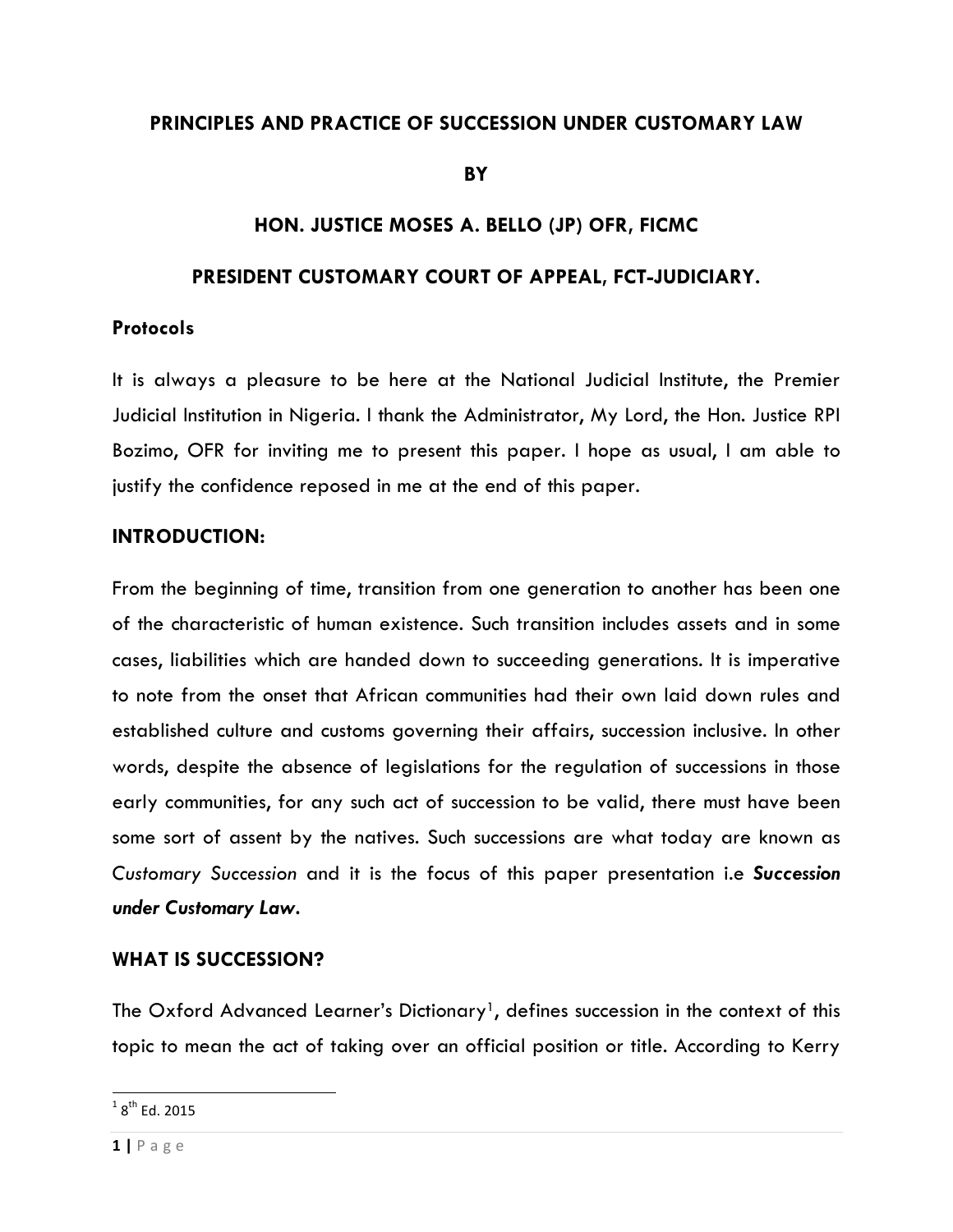R., succession is concerned with the transfer or devolution of property on death2. Succession therefore can be loosely defined to mean inheritance, the right to inherit, the order in which inheritance is bequeathed and the condition precedent under which one can succeed another. The law of succession therefore is all about the transfer or devolution of property on the death of an owner to another, his heir3. The law is the rule by which such devolution occurs.

The law governing succession in Nigeria is generally headed under two broad headings, namely: **Testate and Intestate Successions.** While Testate Succession is primarily governed by Wills and the applicable Wills Law, Intestate Succession on the other hand is that condition where a man dies without leaving behind a valid Will. Intestate Succession can be divided into Intestate Succession (Non Customary) and Intestate Succession under Customary Law. For the purpose of this paper however, we shall dwell more on the *Intestate Succession under Customary Law*.

# **SUCCESSION UNDER CUSTOMARY LAW**

Customary Law embodies customs as practiced by the people which they regard as binding on them4. It is any system of law different from Common Law and a Law enacted by legislation, but which is enforceable and binding within Nigeria as between the parties subject to its way<sup>5</sup>. Customary succession therefore, is succession that is not in accordance with the common law or statute, but in accordance with the traditions, customs and practices of the local people which are enforceable and binding between the parties which are subject to it<sup>6</sup>. Customary succession therefore, being succession that is according to customs, beliefs and traditions of the people, is mainly intestate (without a Will).

 $^2$ Kerridge R. Parry & Kerry: The Law of Succession, 12Ed (London, Swwet & Maxwell 2009) Pg.1<br> $^3$  Ibid

 $^4$  Onokah, M.C, Family Law (Ibadan-Nigeria, Spectrum Books Ltd. 2003).<br> $^5$  Kharie Zaiden v. Fatima K. Mohassen (1974) UILR 283 at 284.

 $^6$  BBIH I.O, Esq., Customary Succession Law in Mordern Ibo Land; Judicial and Legislative Dimension in Focus (UNIBEN Seminar Paper) 2008/2009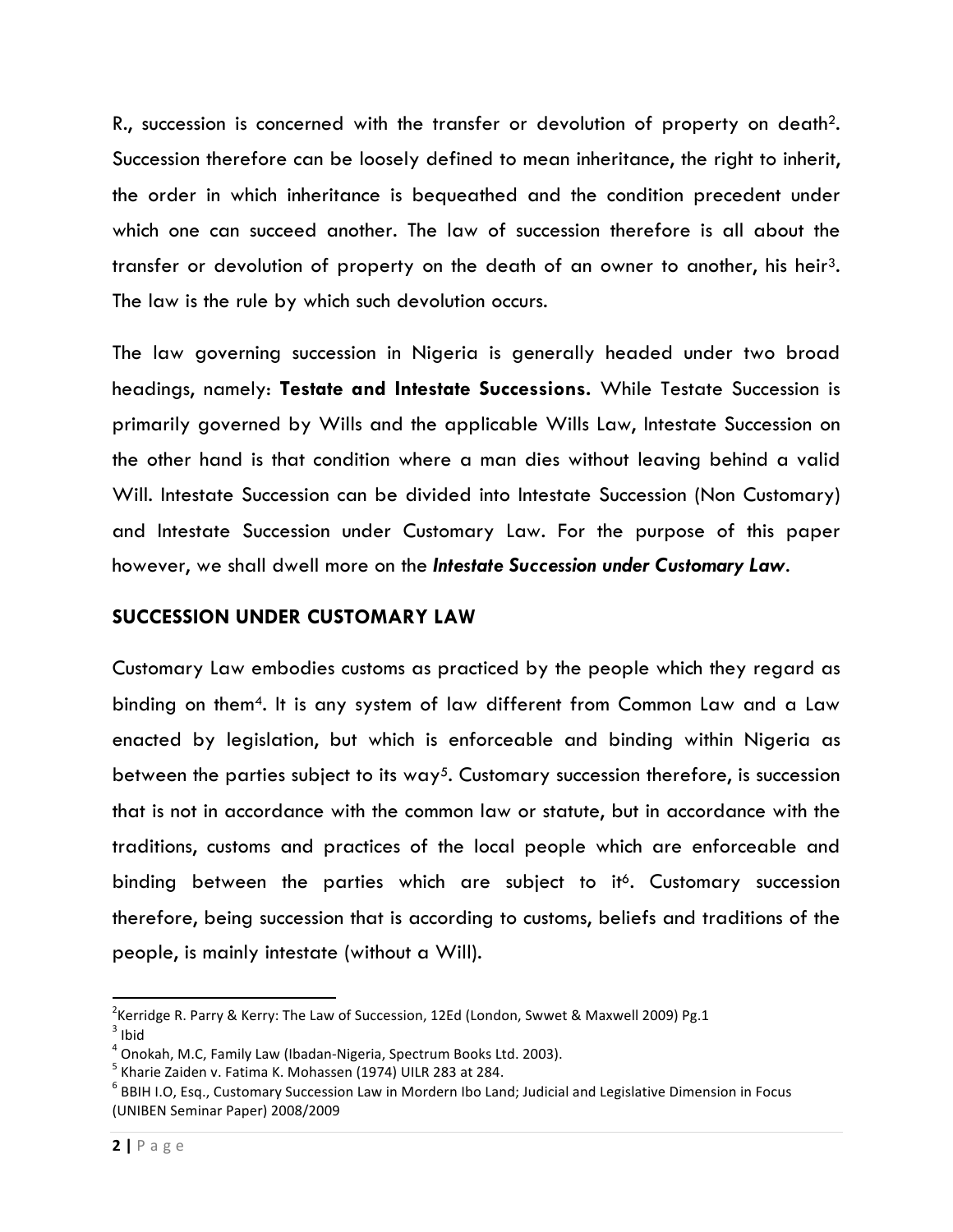The patterns of intestate inheritance and succession under Customary Law in Nigeria have almost as many variations as there are ethnic groups in the country. In fact it could be said that the law of succession and inheritance reflects Nigeria's plural legal system. The resultant effect of this state of affairs therefore is the absence of a uniformity of rules of succession under Customary Law.

The question that therefore comes to mind flowing from the above realization is: *How does one determine the correct law to apply in the case of intestate succession under Customary Law*?

Essentially, the deceased's Customary Law is the appropriate law to be applied in such situation. The law, that is, the deceased's Customary Law will be applicable even though the deceased died outside his ethnic locality or leaves properties outside his hometown. It is important to note that while it is true that with respect to land matters generally, the Customary Law of the place where the land is situate (*lex situs*) is applicable, with respect to inheritance, the appropriate Customary Law is the Customary Law of the deceased<sup>7</sup>.

The general principle of law is that a person carries his Customary Law with him, hence regardless of the Customary Law of the place of his residence or abode, his personal law shall prevail8. However, our customary jurisprudence arrived at a departure from this position when in the case of *Adeniyi Oluwo & Ors v. Olabowale*  **Oluwo & Ors<sup>9</sup> the Supreme Court was invited to determine whether a man can give** up his own personal law and acquire the Customary Law of his place of abode. The facts of the case are as follows:

*One Adeyinka Olowu, a Yoruba man from Ijesha, having lived most of his life in Benin City, married Benin women and birthed his children in Benin, applied to the Oba of* 

 $<sup>7</sup>$  Tapa v. Kuka (1945) 18 NLR.</sup>

 $8$  Osuagwu v Soldier (1959) NRNLR 39

 $^{9}$  (1985)3NWLR (pt. 13) 372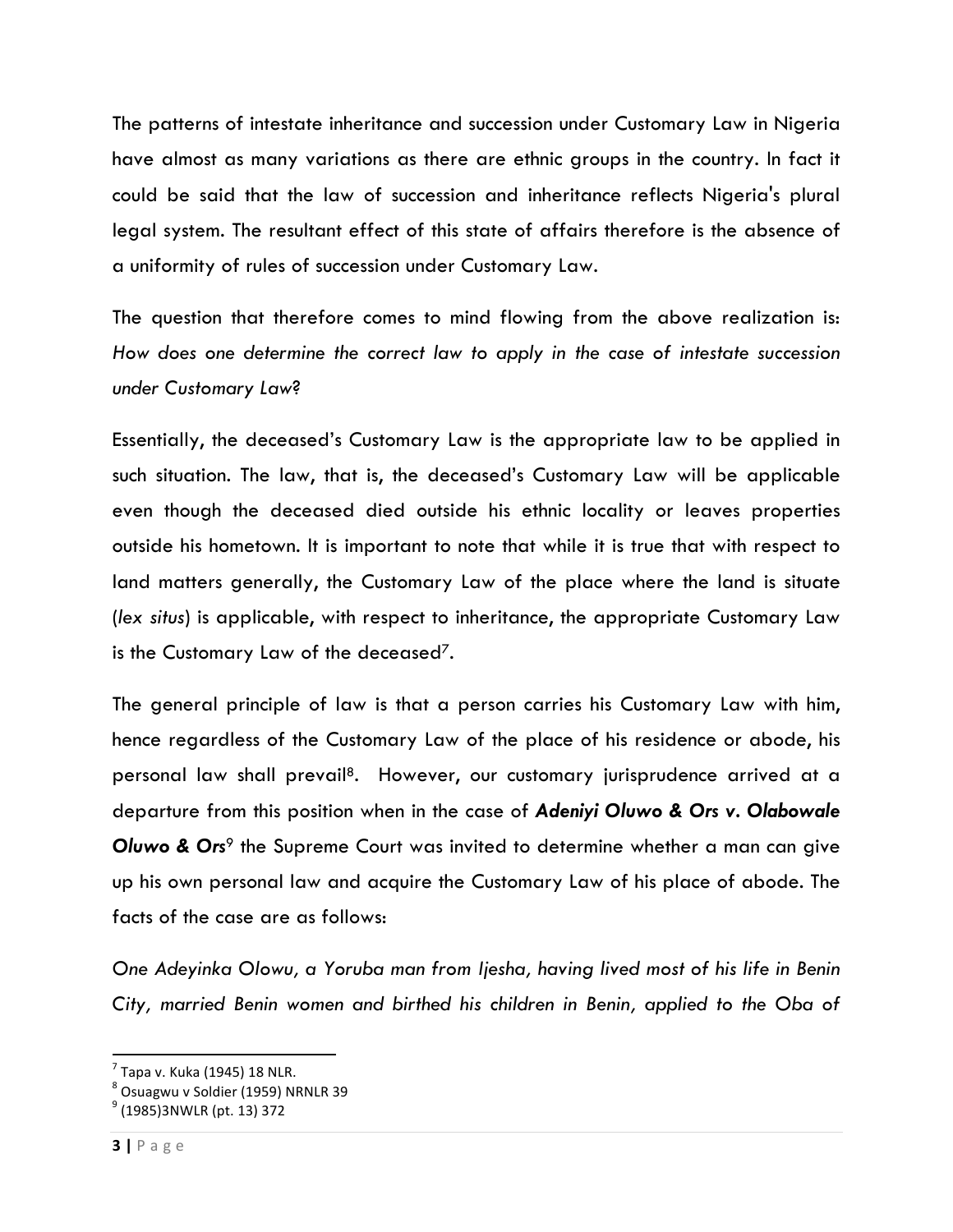*Benin to be naturalized as a Benin citizen. His application was granted and he attained the status of a Benin man and he lived his life as such, enjoying all the privileges of a Benin citizen and acquired landed properties as a result. He died intestate and his estate was distributed in accordance with his acquired Benin native law and custom but some of his children were dissatisfied and challenged the distribution. It was their contention that his original Ijesha Customary Law should be applicable in the distribution. The trial High Court held in favour of the Benin Native Law and Custom on the grounds that the deceased though a Yoruba man by extraction, his naturalization conferred on him, the rights of a Bini man, which rights he enjoyed considerably. This position was upheld by the Court of Appeal, prompting the plaintiffs to approach the Supreme Court for a determination on the matter.*

The Supreme Court in holding that his personal law and law governing the distribution of his estate is the Benin Customary Law, held thus:

"It follows therefore that by virtue of his change, his personal law changed to the Benin Customary Law; distribution of his estate on intestacy must necessarily be governed by Benin Customary Law. He married Benin women who had children for him; he carried on various business activities in and around Benin City. The change of his status endowed him with the rights and privileges of a Bini indigene and his change in status accords with Benin Customary Law10.

The legal effect of this judgment therefore is that any Nigerian can change his personal Customary Law of origin in preference for another one which he acquires as a result of acculturation/assimilation. Generally speaking therefore, the law applicable for the distribution of a deceased's estate on intestacy is his *preferred* personal law and not his personal law of origin.

<sup>&</sup>lt;sup>10</sup> Per Coker, JSC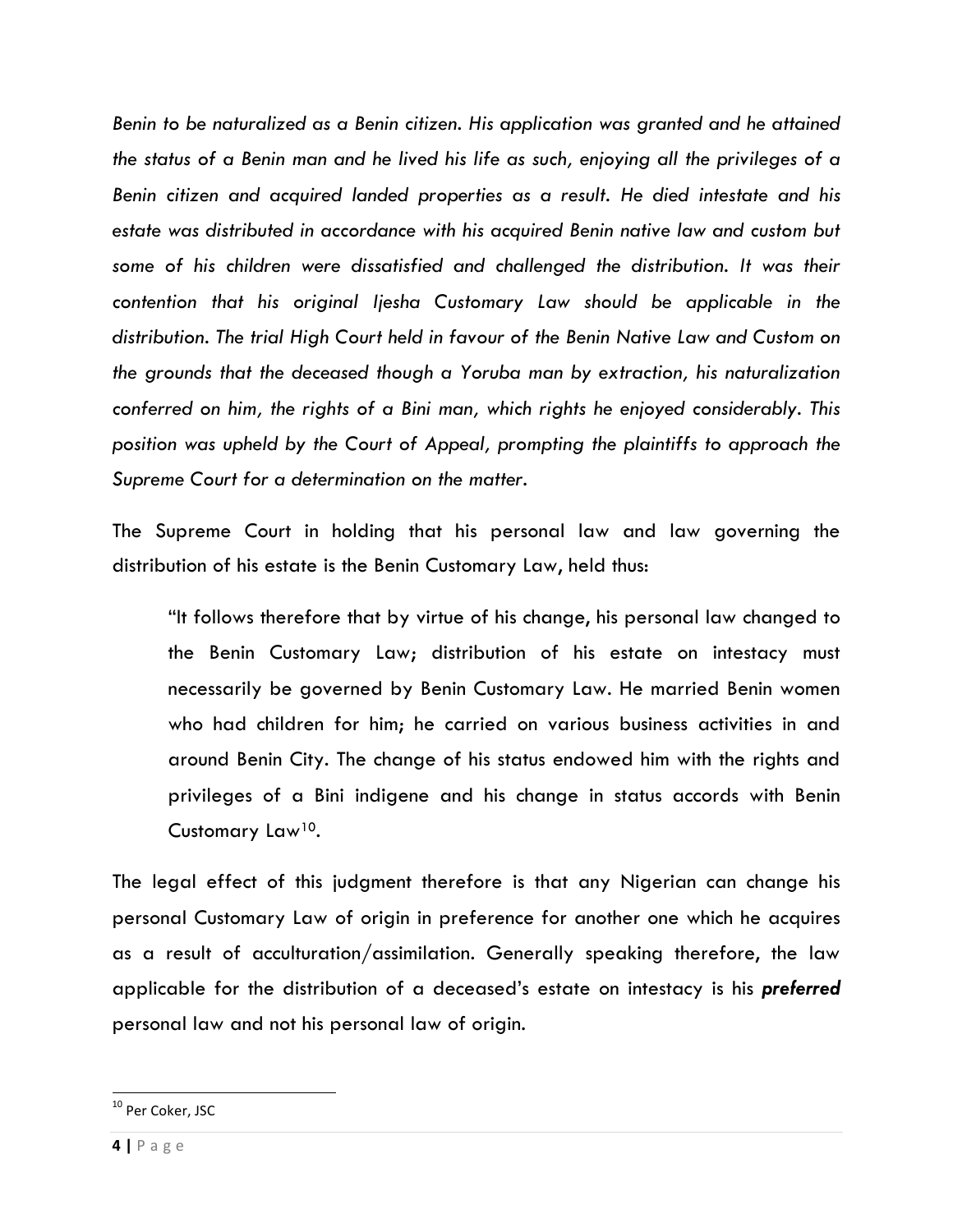#### **BENEFICIARIES UNDER CUSTOMARY LAW**

Unlike the situation under Wills where a man can bequeath all his assets to total strangers, children are the exclusive beneficiaries to the estate of a deceased person under the Customary Law. While some tribes do not discriminate between the sexes of the children, some other tribes do. For instance, while the Yoruba of south western Nigeria do not distinguish between male and female in the distribution of their father's property, some other tribes like the Binis and the Ibos does.

#### **PRIMOGENITURE RULE**

The general rule of Customary Law where a land owner dies intestate is that his self-acquired property devolves on his children as family property<sup>11</sup>. The head of the family is the eldest male child of the deceased who occupies the family house and holds same as a trustee of the other children, male or female. However, the rule is different in certain localities.

In Bini and Onitsha communities for instance, the deceased's property devolves to the eldest son exclusively, in accordance with the rule of *primogeniture*, under which the eldest son is expected to look after the younger children<sup>12</sup> and may sell the house over the wishes of other children or treat it as his own property<sup>13</sup>. Among the Markis group of the Verbe of Northern Nigeria, the rule of *ultimogeniture* applies, whereby inheritance is by the youngest son, which applies to bar other heirs of the deceased landowner.

The rule of primogeniture though viewed in some quarters to be unfair to the younger children of the family, it has been argued that the system accords with

<sup>&</sup>lt;sup>11</sup> Suberu v. Sumonu (1957) 2 FSC p. 33, Abeje v. Ogundairo (1967) LLR p. 9<br><sup>12</sup> Modern Nigerian Land Law (Evans Brothers) 1989 p. 153.<br><sup>13</sup> T.O. Elias: Nigerian Land Law (1971) 4 th edn., Sweet & Maxwell London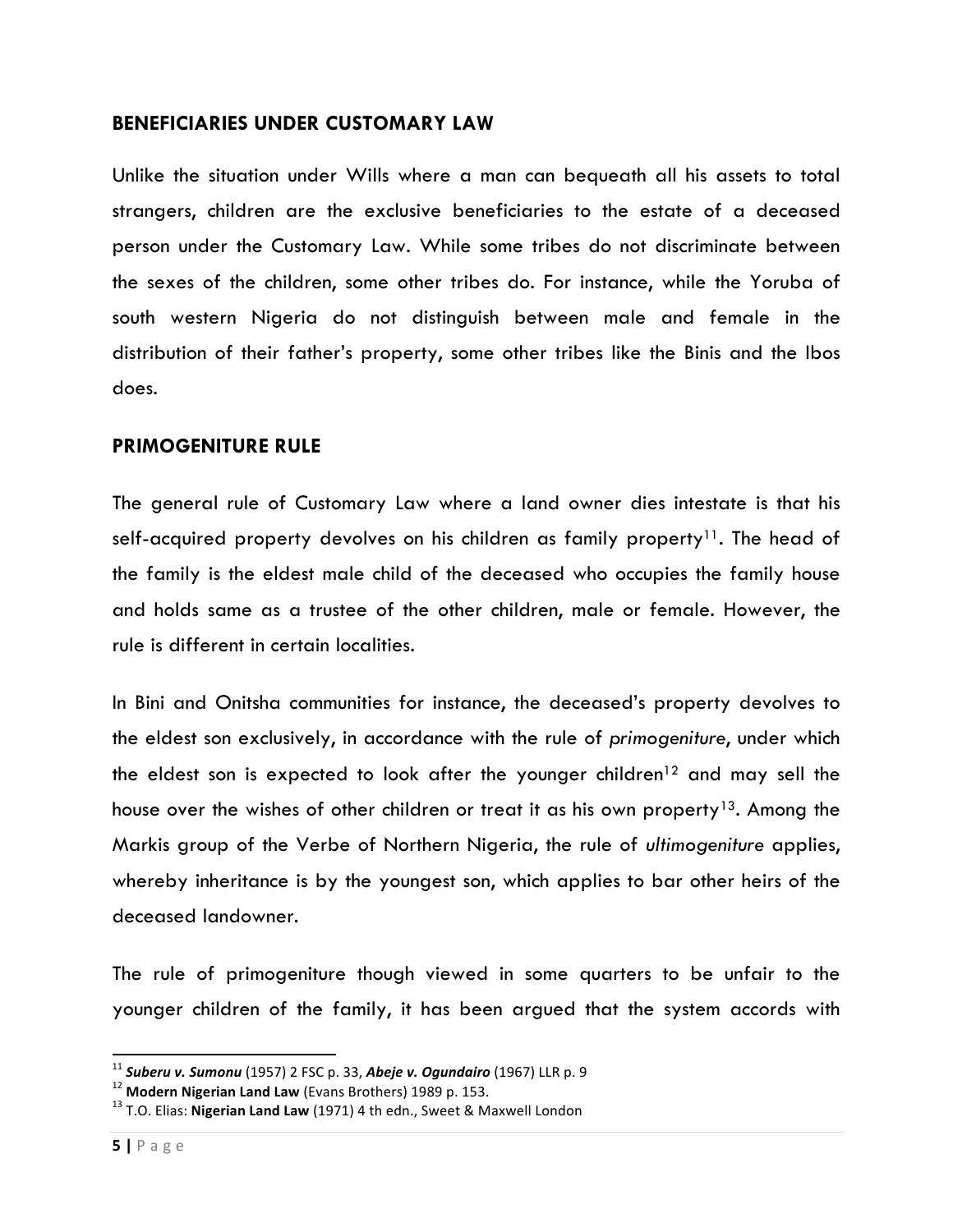native ideas, particularly the role of the eldest son as the "father of the family"14 who has a legally binding obligation towards the children<sup>15</sup>.

The right of the eldest surviving son to succeed his father in the headship of the family is automatic and arises from the fact of seniority. Only the father, as the owner and creator of the family property, can deprive the eldest son of this right, by a valid direction made with the aim of ensuring that the affairs of the family are properly managed by a person qualified on the grounds of intelligence and education to do so. In the absence of any such direction by the father, the right of the eldest son cannot be taken away without his consent.

Generally speaking however, certain modes of inheritance are a common feature under almost all the various customs, to wit:

- i. Mode of Succession/Distribution Technique
- ii. Qualification for succession/Inheritance Rights

# **MODE OF SUCCCESSION/DISTRIBUTION**

This deals with the fundamental premise on which claims to inheritance are based. In most Nigerian cultures, succession is Patrilineal and/or Patrilocal<sup>16</sup>. In other words, the right of succession is traced through the male descent or father's linage. This practice acquires different variants like the Primogeniture and Ultimogeniture .

Under the various Customary Laws in Nigeria, mode of distribution is almost certain and fixed. Under the Yoruba customs for instance, two methods of distribution are settled to be in place. These are the *Idi-Igi* method where property is shared per stripes. (i.e. according to the number of wives) and the *Ori-Ojori* method where by property is distributed per capita ( i.e. according to the number of children). It has

<sup>&</sup>lt;sup>14</sup> *Ehigie v. Ehigie* (1961) 1 NMLR p. 307 at p. 309

<sup>&</sup>lt;sup>15</sup> S.N. Obi: **Family Law in Southern Nigeria** (1966)<br><sup>16</sup> CMG Yakubu, Property Inheritance and Distribution Under Customary Law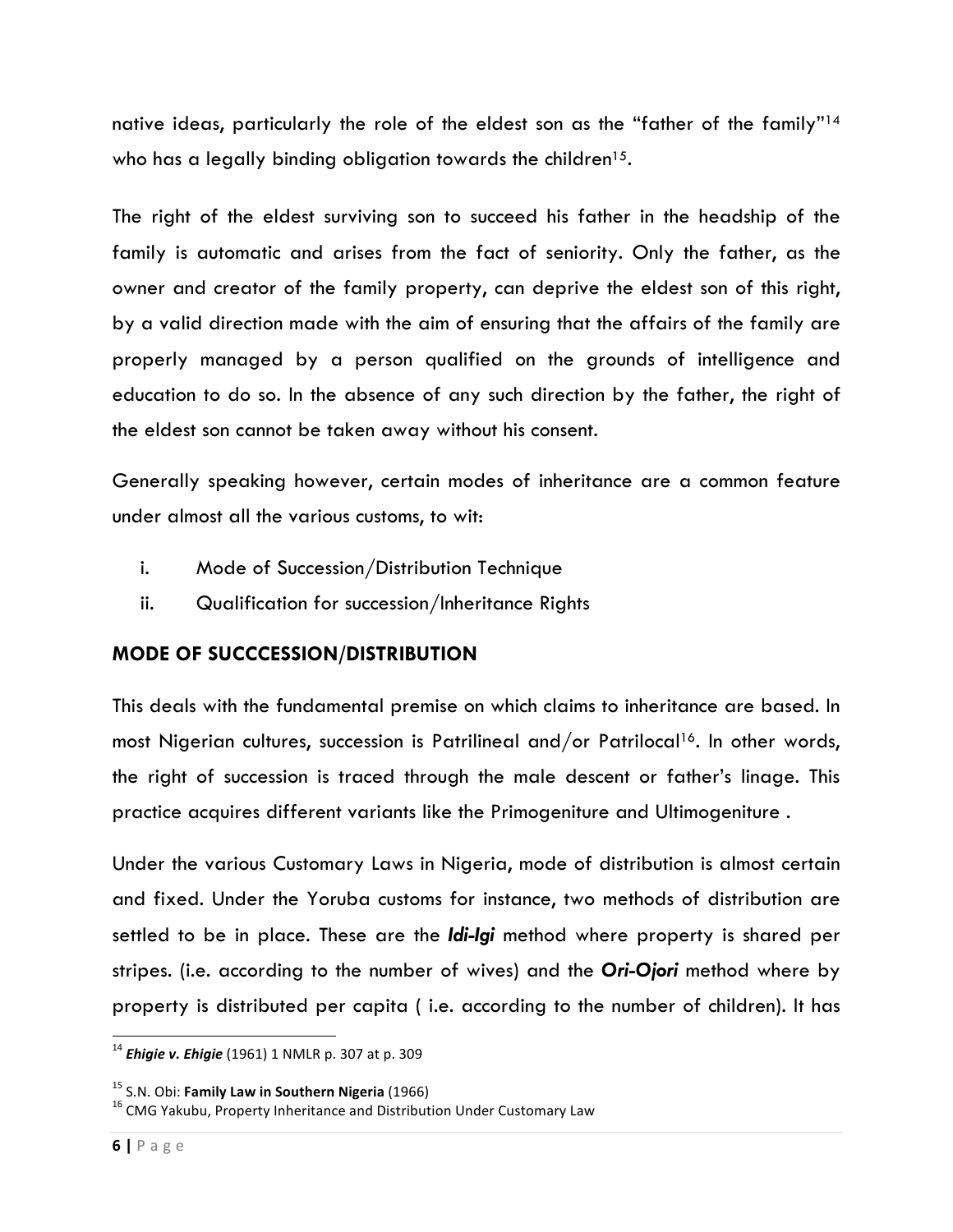however been held that the universally accepted mode of distribution in Yoruba land is the Idi-Igi method. See *DAWODU v. DANMOLE*<sup>17</sup> where it was held that this method is not repugnant but that the modern method of the Ori-Ojori is only used to avoid litigation.

In some other cultures, the mode of inheritance is clearly stated by way of customs such that particular assets of a deceased can only be inherited by a particular class of successors. Under the Benin Custom of *Igiogbe* for example, the eldest surviving son of a deceased inherits the house where the deceased lived and died to the exclusion of all others. This right enjoyed by the eldest son of the deceased, cannot be taken away from him not even by way of a will.

According to Benin Customary Law, an "Igiogbe" that is the house in which the deceased lived and died and usually (though not always) where he was buried, automatically devolves on the eldest son of the deceased<sup>18</sup>. The Igiogbe is so important in the life of a Bini man because of the traditional values that are attached to it. It also serves as the traditional family seat.

Customary succession amongst the Ibos is such that the eldest son of the deceased succeeds to his estate. This mode is known amongst the Ibos as "*Okpala*" or "*Diokpa"*19. The Okpala who is the eldest son, steps into his father's shoes upon the death of the latter and becomes head of the family. Where however, the deceased father had more than one wife, the eldest sons of each of the wives takes part in the sharing of the estate. The rights of the Okpala is however exercised in trust for his younger siblings.

Where however, the deceased is not survived by a son, his estate is inherited by his surviving brothers of full blood or his father in that order. It is therefore unfortunate

<sup>&</sup>lt;sup>17</sup> (1958) 3 FSC 46<br><sup>18</sup> A supplement to the Hand Book on Some Benin Customs and Usauges: Property Sharing issued by the Benin Traditional Council, on the authority of the Omo N' Oba Erediauwa, Oba of Beniin. (Vol. 2, 1996) <sup>19</sup> Ezeilo Jov, Law and Practice relating to women's inheritance rights in Nigeria: An overview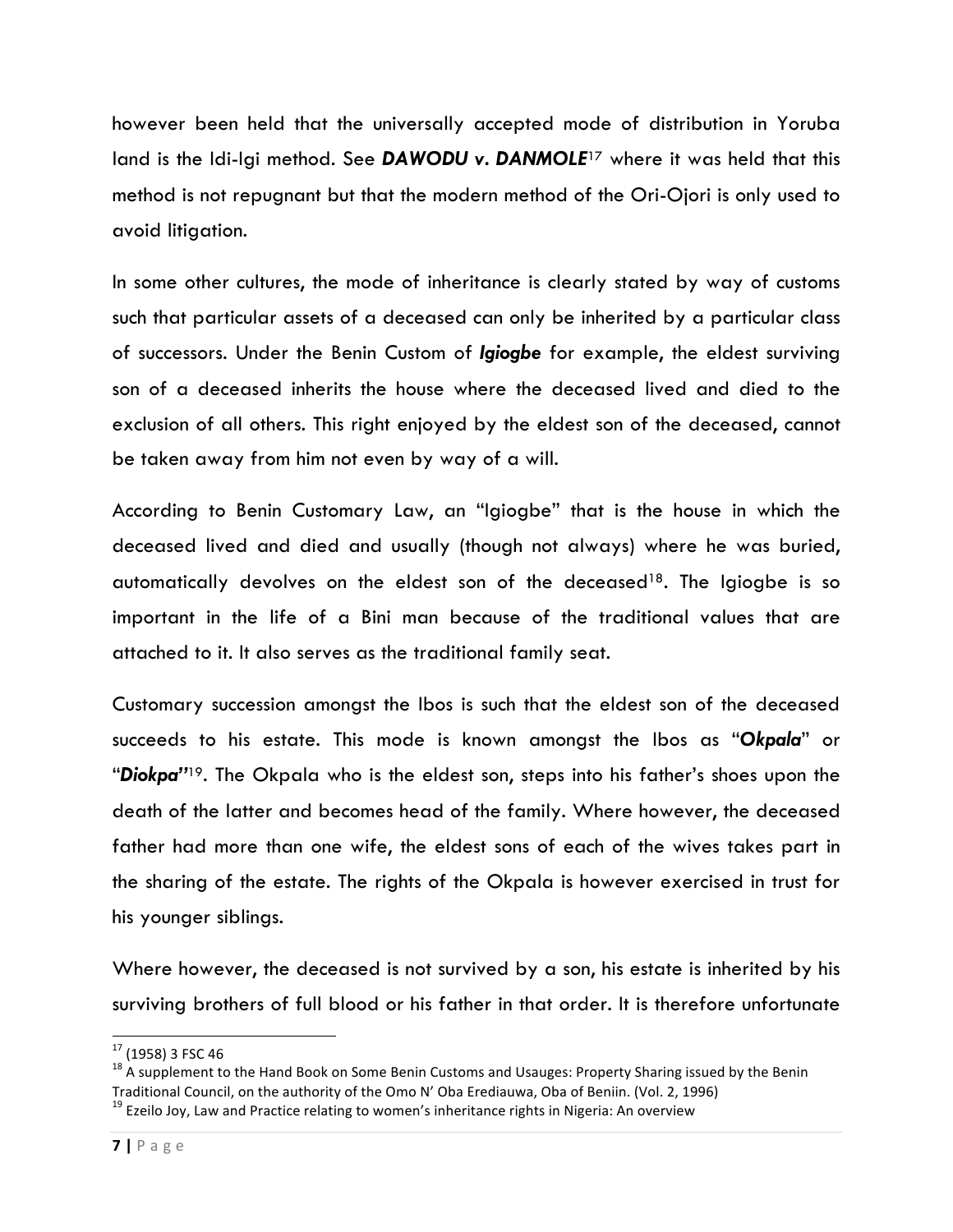to note that under this system, wives and daughters of a deceased have no right to inheritance under the Ibo Customary Laws. It is however gratifying to note that our courts have in a plethora of cases upheld the rights of the woman to inherit her father's estate.

In *ONYIBOR ANEKWE & ANOR. vs. MARIA NWEKE*, the issue was whether a widow who had no male child could inherit the property of her late husband? The Supreme Court Clara Ogunbiyi, JSC, in deciding this issue, held thus:

*"I hasten to add that the custom and practices of Awka people upon which the appellants have relied is hereby out rightly condemned in very strong terms. A custom of this nature in the 21st century societal setting will only tend to depict the absence of the relatives of human civilization. It is punitive, uncivilized and only intended to protect the selfish perpetuation of male dominance which is aimed at suppressing the right of the women folk in the given society. One would expect that the days of such obvious differential discrimination are over. Any culture that disinherits a daughter from her father's estate or wife from her husband's property by reason of God instituted gender differential should be punitively dealt with., "The punishment should serve as a deterrent measure and ought to be meted out against the perpetrators of the culture and custom. For a widow of a man to be thrown out of her matrimonial home, where she had lived all her life with her late husband and children, by her late husband's brothers on the ground that she had no male child, is indeed very barbaric, worrying and flesh skinning"*

# **QUALIFICATION FOR INHERITANACE**

The qualification for inheritance is generally traced or dependent on blood relationship. A person cannot qualify to inherit from a deceased on any basis under Customary Law outside being of the same blood. As stated earlier, the primary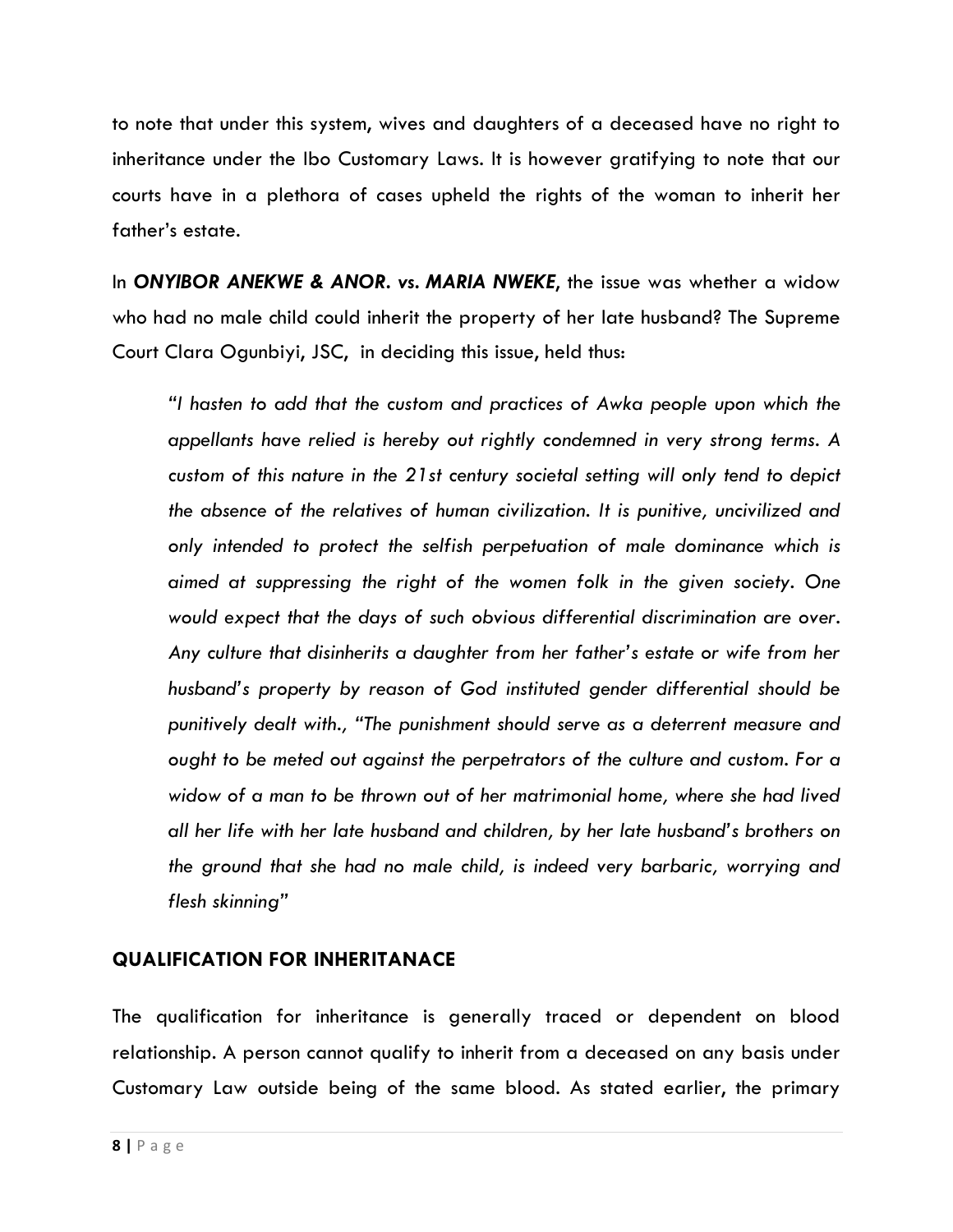heirs to a man's estate under the Customary Law are his children. Unfortunately however, as we have seen from practices in some climes, the customs seeks to discriminate amongst the male and female children.

Under the Yoruba Customary Laws, the Courts have held that both the male and female children of a deceased have equal rights to inherit their father's estate. See *AMUSAN v. OLAWUNMI*<sup>20</sup> where the Court even upheld the rights of a woman to be family head in Yoruba Customs.

In Ibo culture, the strict application of the primogeniture rule operates to exclude women from inheriting their father's estate. In *MOJEKWU v MOJEKWU*<sup>21</sup> the court held that a Customary Law that allows only males to exercise a right of inheritance and denied female children of a deceased the right of inheritance while conferring the right on a distant male relative is not only discriminatory, it is equally repugnant and unconstitutional as it conflicts the provision of the Constitution of the Federal Republic of Nigeria 1999 (as amended).

See *LOUS CHITURU UKEJE & ANOR. vs. CLADYS ADA UKEJE* **SC.224/2004**. The judgment was on the appeal filed by Mrs. Lois Chituru Ukeje (wife of late Lazarus Ogbonna Ukeje and their son, Enyinnaya Lazarus Ukeje against Mrs. Cladys Ada Ukeje (the deceased's daughter).

Cladys had sued the deceased's wife and son at the Lagos High Court, claiming to be one of the deceased's children and sought to be included among those to administer their deceased father's estate. The trial court found that she was a daughter to the deceased and that she was qualified to benefit from the estate of their father who died intestate in 1981. The Court of Appeal, Lagos to which the Defendantsn at the trial court appealed, upheld the decision of the trial court, prompting them to further appeal to the Supreme Court.

 

 $^{20}$  (2002) 12 NWLR (pt 780) 30<br> $^{21}$  (1997) & NWLR (pt 512) 283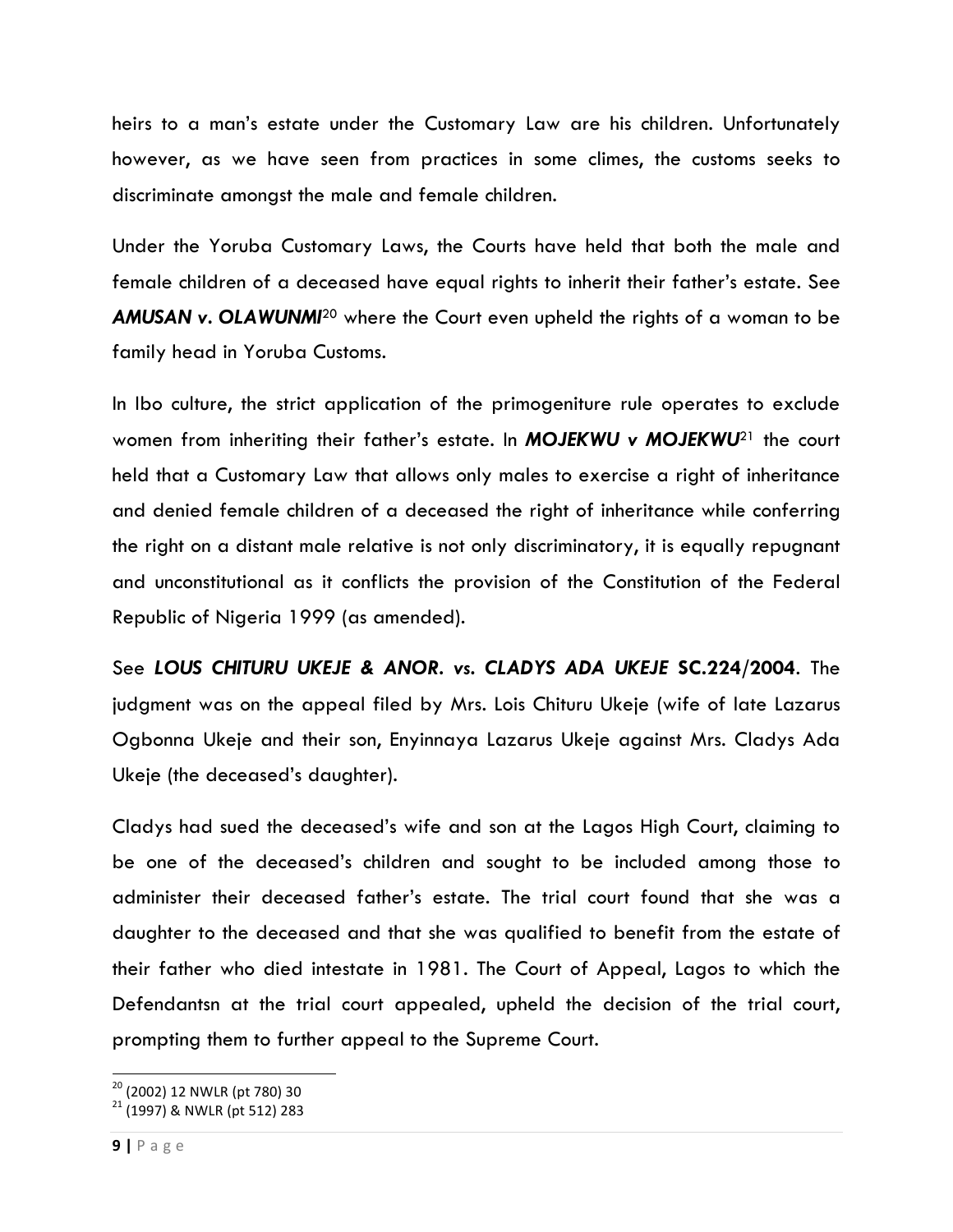The Supreme Court per Bode Rhodes-Vivour, JSC, held:

*"No matter the circumstances of the birth of a female child, such a child is entitled to an inheritance from her late father's estate. Consequently, the Ibo Customary Law, which disentitles a female child from partaking in the sharing of her deceased father's estate is in breach of section 42(1) and (2) of the Constitution, a fundamental rights provision guaranteed to every Nigerian".*

# **THE RIGHTS OF SPOUSES**

It has been established that any Nigerian may make a Will whether married under the Acct or under Customary or Islamic Law subject however, to restrictions imposed by law<sup>22</sup>. Where the marriage was celebrated under the Act, both husband and wife may inherit each others estate on intestacy. Where however, the marriage was contracted under the Customary Law, a widow, on the intestacy of her husband, is completely disinherited despite any contributions to the man's success. No system confers on such a widow any beneficial rights of inheritance safe of course for benefits she may enjoy through her children's right. Such a widow is infact often times considered as an asset for inheritance.

The Court however attempted a departure from this practice when the Court of Appeal held in Nzekwu v Nzekwu<sup>23</sup> that under the Onitsha Custom, the widow is entitled to certain rights in the husband's property even when she is childless. In the instant case, the deceased husband had died intestate leaving a wife and two children. The late husband's family sold the house and the new owner opted to put the house on rents without catering for the widow's needs.

# **CONCLUSION**

 

<sup>&</sup>lt;sup>22</sup> Yinusa v Adesubokan (1971) NNLR 77<br><sup>23</sup> (1989) 2 NWLR